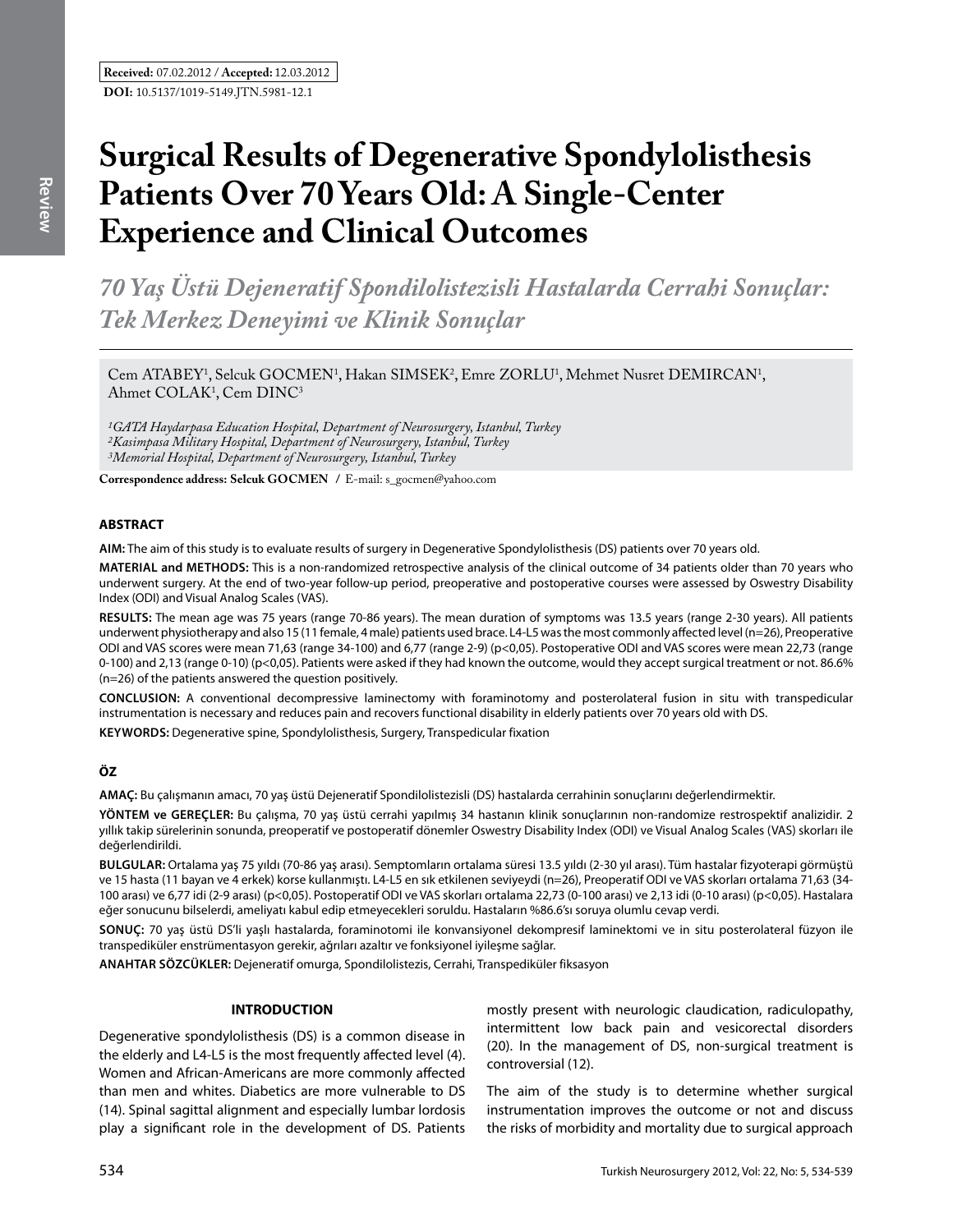under the auspices of our clinical experiences in elderly patients over 70 years old.

## **MATERIAL and METHODS**

This was a non-randomized retrospective analysis of the clinical outcome of 34 patients older than 70 years who were treated at the Gulhane Military Medical Academy (GMMA) Haydarpasa Training Hospital, Department of Neurosurgery between January 2007 and June 2009. Patients with lumbar DS of any grade presenting with low back pain or sciatica that caused severe functional restriction were included in the study.

All patients received conservative treatment before surgery for more than 2 years. Patients with previous spine surgery, alcohol/drug abuse, malignancy and infection were excluded from the study. Plain radiographs (anteroposterior, lateral and flexion-extension) and magnetic resonance imaging were used for evaluation. All patients were informed about complication rates, risks of operation, and chance of repeated physiotherapy before surgery. Patients underwent surgery comprising conventional decompressive laminectomy with foraminotomy and posterolateral in situ fusion with transpedicular instrumentation.

At the end of two-year follow-up period, preoperative and postoperative courses were assessed. Patients were asked by the physiotherapist who led postoperative exercise program to complete a questionnaire concerning their symptoms, functional disability and pain before and after the treatment. Their disability was quantified by Oswestry disability index (ODI) and Visual analog scales (VAS). All statistical analysis was performed with SPSS (Statistical Package for Social Sciences) for Windows 15.0 program. Wilcoxon Signed Ranks test was used.

#### **RESULTS**

A total of 34 (26 women and 8 men) patients underwent surgical treatment for DS. The mean age was 75 years (range 70-86 years). All female patients were housewives and male patients were retired civil servants. 24 patients had low back pain, 3 patients had sciatica, and 7 patients had both. The mean duration of symptoms was 13.5 years (range 2-30 years). All patients underwent physiotherapy and also 15 (11 female and 4 male) patients used brace as a conservative treatment (Table I). Conservative therapy relieved complaints temporarily and all patients had to undergo surgery due to repeated complaints. L4-L5 was the most commonly affected level (n=26), L3-L4 was the second common level (n=9) (Table II). 59% (n=20) of the patients had co-morbidities which included diabetes, hyperlipidemia, hypertension, thyroid disease (hyperthyroidism, hypothyroidism), chronic renal failure, chronic obstructive pulmonary disease, Parkinson disease, and prior of heart disease (heart failure, ischemic heart disease) (Table III). Hypertension and diabetes were the most commonly co-morbidities in preoperative periods. Intraoperatively, osteoporosis, hypertrophy of the facet joint with loss of joint fluid, mobility and rotation at the spondylolisthesic vertebrae were observed. Blood loss was 350 ml (range 300-550 ml) and operation time averaged 150 minutes (mean 120-210 minutes). The mean hospital stay was 4 days. Postoperative course was uneventful and there were not any pedicle screw migrations. None of the patients needed a revision surgery. Two patients had dural tear requiring primary repair and fibrin glue application during the operation. No implant fractures, wound infections occurred. All were followed-up for at least two years.

Patients presenting leg pain experienced dramatic improvement in their complaints immediately after the operation. All patients had to bear with pain at the operation site. The preoperative ODI and VAS scores significantly improved at the 2<sup>nd</sup> year follow-up assessment except eight patients. Four patients continued to have leg pain at followup. Two of female and two of male patients died in the first year of follow-up due to cardiologic problems. Preoperative ODI and VAS scores were mean 71,63 (range 34-100) and 6,77 (range 2-9) (p<0,05). Postoperative ODI and VAS scores were mean 22,73 (range 0-100) and 2,13 (range 0-10) (p<0,05) (Table IV).

Patients were asked if they had known the outcome, would they accept surgical treatment or not. 86.6% (n=26) of the patients answered the question positively. 13.6% (n=4) of the patients were regretful for undergoing surgical treatment. They had residual pain after surgery and we could not find out the reason. But, that might be attributed to distraction of the spondylolisthesic level after instrumentation.

#### **DISCUSSION**

Lumbar degenerative spondylolisthesis is quite common in elderly patients. Although most patients respond to conservative treatment, surgery is indicated when it becomes insufficient to control symptoms (21). A positive effect of surgery could be demonstrated according to the data of preoperative conservative treatment of patients in the current study and the outcome was better with fusion surgery than conservative treatment. Functional outcome and pain resolution of patients were statistically significant compared to their status before surgery, strongly suggesting that the outcome of surgery is not solely the result of decompression but also the result of the fusion with transpedicular instrumentation. The previous studies showed satisfactory clinical outcomes from fusion in spondylolisthesis with an average outcome rate of 77% (18). There was only one controlled study comparing surgical treatment with conservative treatment if there was a placebo effect of surgery. Turner et al suggested that placebo effects influence patient outcomes after any treatment; including surgery that the clinician and patient believe was effective (12). The current nonrandomized study with a 2-year follow-up rate of 88,23% shows the use of pedicular screws in managing elderly DS patients over 70 years old. The clinical outcome did not correlate with results from randomized trials by Fischgrund et al, who specifically studied DS, and results reported by Thomsen et al, who studied a mixed group of patients (7,17).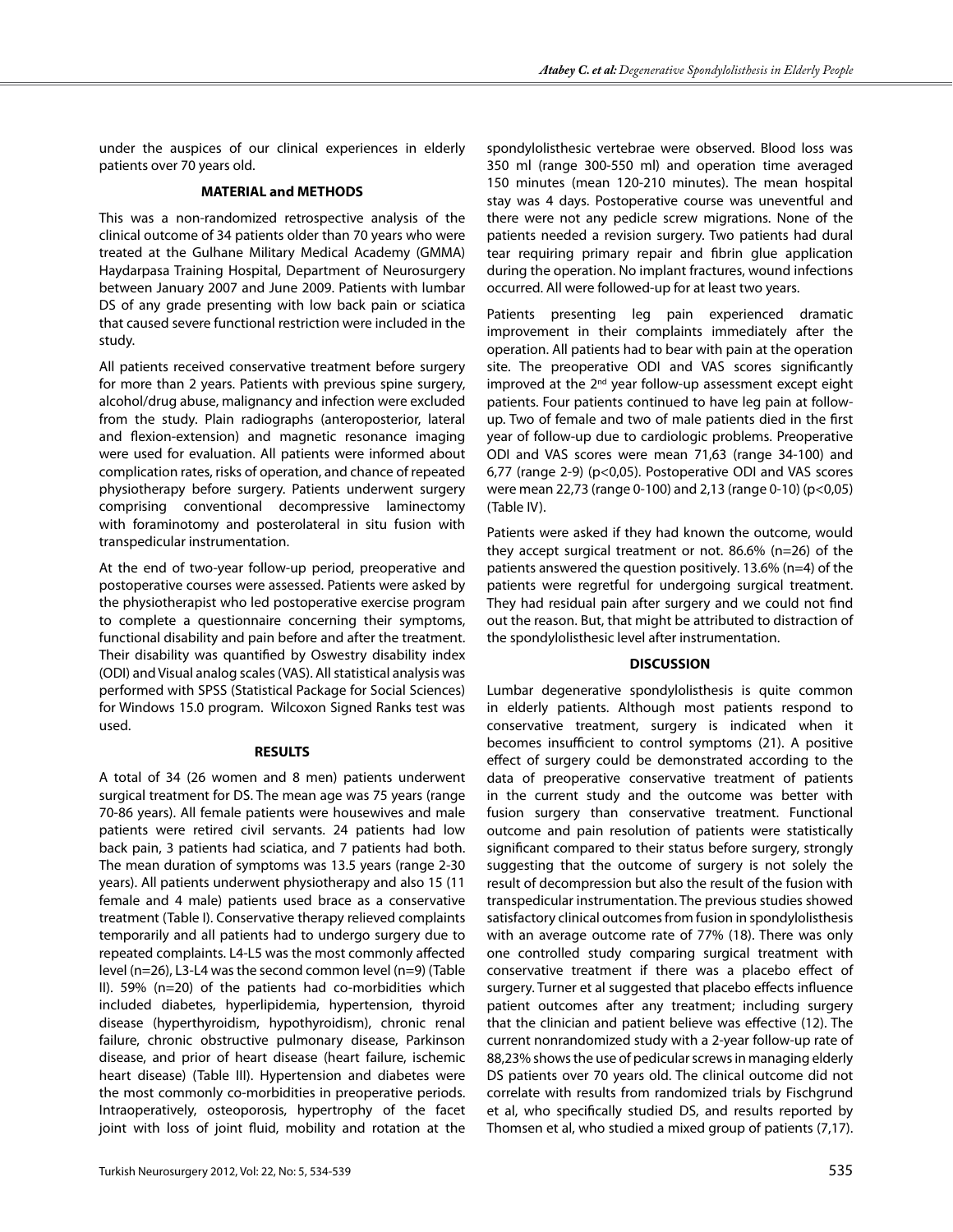| patient        | age | sex         | complaint  | duration of<br>complaint (year) | <b>level</b>   | brace            | physiotherapy    | blood<br>loss (ml) | surgery time<br>(min) |
|----------------|-----|-------------|------------|---------------------------------|----------------|------------------|------------------|--------------------|-----------------------|
| $\mathbf{1}$   | 74  | F.          | LwB+Lg     | $\overline{2}$                  | $L4-5$         |                  | $+$              | 320                | 150                   |
| $\overline{2}$ | 76  | F           | LwB        | 20                              | $L2-3/3-4/4-5$ | $+$              | $+$              | 410                | 200                   |
| $\overline{3}$ | 70  | F.          | LwB        | $\overline{\mathbf{4}}$         | $L4-5$         |                  | $^{+}$           | 350                | 180                   |
| $\overline{4}$ | 72  | F           | LwB+Lg     | $\overline{2}$                  | $L3-4$         |                  | $+$              | 420                | 200                   |
| 5              | 70  | F           | LwB        | 8                               | $L4-5$         |                  | $^{+}$           | 350                | 180                   |
| 6              | 78  | F.          | <b>LwB</b> | 20                              | $L4-5$         |                  | $+$              | 310                | 120                   |
| $\overline{7}$ | 74  | $\mathsf F$ | LwB        | 15                              | $L4-5$         | $+$              | $^{+}$           | 330                | 120                   |
| $\,8\,$        | 72  | F.          | <b>LwB</b> | $\overline{4}$                  | $L4-5$         |                  | $\boldsymbol{+}$ | 340                | 150                   |
| 9              | 85  | F.          | LwB        | 15                              | $L5-51$        |                  | $+$              | 420                | 200                   |
| 10             | 71  | F           | <b>LwB</b> | 10                              | $L2-3/3-4/4-5$ |                  | $\boldsymbol{+}$ | 300                | 120                   |
| 11             | 72  | $\mathsf F$ | <b>LwB</b> | 30                              | $L3-4/4-5$     | $+$              | $+$              | 550                | 210                   |
| 12             | 79  | F.          | LwB+Lg     | $\overline{2}$                  | $L4-5$         |                  | $+$              | 350                | 120                   |
| 13             | 71  | F           | <b>LwB</b> | $10\,$                          | $L2-3/3-4$     |                  | $^{+}$           | 330                | 120                   |
| 14             | 73  | F.          | LwB+Lg     | $\overline{4}$                  | $L4-5$         | $+$              | $+$              | 300                | 140                   |
| 15             | 71  | F           | LwB+Lg     | 30                              | $L4-5$         |                  | $+$              | 310                | 120                   |
| 16             | 74  | F.          | <b>LwB</b> | $10\,$                          | $L5-51$        | $\boldsymbol{+}$ | $\boldsymbol{+}$ | 380                | 150                   |
| 17             | 71  | $\mathsf F$ | LwB        | 15                              | $L4-5$         |                  | $+$              | 380                | 160                   |
| 18             | 70  | F           | <b>LwB</b> | 25                              | $L3-4/4-5$     | $+$              | $\boldsymbol{+}$ | 390                | 180                   |
| 19             | 71  | F.          | LwB        | 30                              | $L4-5$         |                  | $\boldsymbol{+}$ | 300                | 120                   |
| 20             | 71  | F           | Lg         | $\overline{2}$                  | $L4-5$         |                  | $+$              | 320                | 130                   |
| 21             | 80  | F           | LwB+Lg     | $\overline{2}$                  | $L2-3/3-4/4-5$ | $+$              | $\ddot{}$        | 420                | 190                   |
| 22             | 70  | F.          | <b>LwB</b> | 30                              | $L4-5$         |                  | $+$              | 310                | 120                   |
| 23             | 74  | F.          | <b>LwB</b> | 30                              | $L3-4/4-5$     | $+$              | $\ddot{}$        | 380                | 160                   |
| 24             | 78  | F           | <b>LwB</b> | $\overline{2}$                  | $L1-2$         | $+$              | $\boldsymbol{+}$ | 320                | 120                   |
| 25             | 70  | $\mathsf F$ | <b>LwB</b> | 30                              | $L3-4/4-5$     | $+$              | $+$              | 340                | 130                   |
| 26             | 81  | F           | LwB+Lg     | 20                              | $L4-5$         | $+$              | $\boldsymbol{+}$ | 370                | 150                   |
| 27             | 86  | M           | <b>LwB</b> | $\,8\,$                         | $L4-5$         | $+$              | $+$              | 370                | 140                   |
| 28             | 77  | M           | LwB+Lg     | $\overline{2}$                  | $L2-3$         |                  | $+$              | 300                | 180                   |
| 29             | 75  | M           | <b>LwB</b> | 15                              | $L5-51$        |                  | $+$              | 310                | 130                   |
| 30             | 80  | M           | <b>LwB</b> | 20                              | $L2-3$         | $+$              | $+$              | 320                | 150                   |
| 31             | 82  | M           | <b>LwB</b> | 30                              | $L4-5$         |                  | $\ddot{}$        | 320                | 140                   |
| 32             | 81  | M           | <b>LwB</b> | $\overline{2}$                  | $L4-5$         | $+$              | $+$              | 310                | 150                   |
| 33             | 71  | M           | <b>LwB</b> | 10                              | $L4-5$         | $\color{red}{+}$ | $+$              | 330                | 120                   |
| 34             | 83  | M           | Lg         | $\overline{2}$                  | $L4-5$         |                  | $\boldsymbol{+}$ | 340                | 150                   |

## **Table I:** Summary of the Study Group Data

*F: female*; *M: male*; *LwB: low back pain*; *Lg: leg pain*; *L: lumbar*; *ml: milliliter*; *min: minute.*

**Table II:** Distribution of Patients' Spondylolisthesis Levels According to Sex

| sex / levels | $T-2$ | $L2-3$ | $L3-4$ | 14–5 | $L5-S1$ |
|--------------|-------|--------|--------|------|---------|
| F(n: 26)     |       |        |        | ◢    |         |
| M(n:8)       |       |        |        |      |         |

*F: female*; *M: male*; *n: number*; *L: lumbar*; *S: sacral.*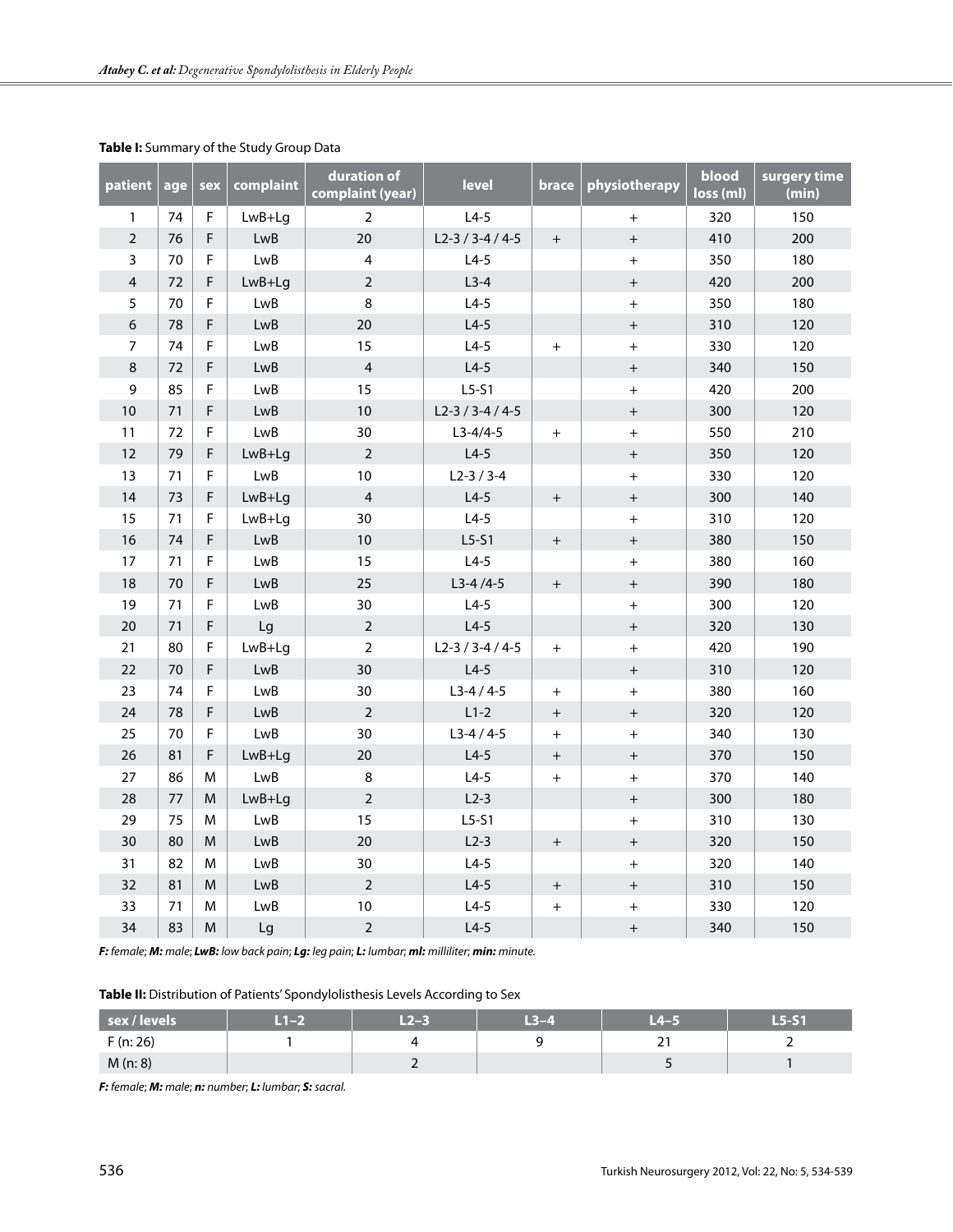| <b>Patients</b><br>$(n=20)$ |     |     | Diabetes   Hypertension   Hyperlipidemia | <b>Thyroid</b><br>disease | <b>Chronic</b><br>renal<br>failure | <b>Chronic</b><br>obstructive<br>pulmonary<br>disease | <b>Parkinson</b><br>disease | <b>Prior of</b><br>heart<br>disease | <b>Postoperative</b><br><b>Outcomes</b> |
|-----------------------------|-----|-----|------------------------------------------|---------------------------|------------------------------------|-------------------------------------------------------|-----------------------------|-------------------------------------|-----------------------------------------|
| 1.                          |     | Yes |                                          |                           |                                    |                                                       |                             | Yes                                 | Exitus                                  |
| 3.                          |     | Yes |                                          |                           |                                    |                                                       |                             |                                     | Good                                    |
| 4.                          | Yes |     |                                          |                           |                                    |                                                       |                             |                                     | Good                                    |
| 8.                          | Yes | Yes |                                          |                           |                                    |                                                       |                             |                                     | Good                                    |
| 9.                          |     | Yes |                                          | Yes                       |                                    | Yes                                                   |                             |                                     | Good                                    |
| 10.                         | Yes | Yes |                                          |                           |                                    |                                                       |                             | Yes                                 | Good                                    |
| 11.                         |     | Yes |                                          | Yes                       |                                    |                                                       |                             |                                     | Good                                    |
| 14.                         | Yes | Yes |                                          |                           |                                    |                                                       |                             |                                     | Good                                    |
| 16.                         |     | Yes |                                          |                           |                                    |                                                       |                             |                                     | Good                                    |
| 17.                         |     | Yes |                                          | Yes                       |                                    |                                                       | Yes                         |                                     | Good                                    |
| 18.                         | Yes | Yes |                                          |                           |                                    |                                                       |                             |                                     | Good                                    |
| 20.                         | Yes | Yes |                                          |                           |                                    |                                                       |                             |                                     | Exitus                                  |
| 21.                         |     | Yes |                                          |                           | Yes                                |                                                       |                             |                                     | Good                                    |
| 25.                         |     | Yes | Yes                                      |                           |                                    | Yes                                                   |                             |                                     | Good                                    |
| 26.                         |     | Yes |                                          |                           |                                    |                                                       |                             | Yes                                 | Good                                    |
| 27.                         | Yes | Yes |                                          |                           |                                    |                                                       |                             | Yes                                 | Exitus                                  |
| 28.                         |     |     |                                          |                           |                                    | Yes                                                   |                             |                                     | Good                                    |
| 29.                         | Yes | Yes |                                          |                           | Yes                                |                                                       |                             |                                     | Good                                    |
| 31.                         |     | Yes |                                          |                           |                                    |                                                       |                             |                                     | Good                                    |
| 32.                         |     | Yes | Yes                                      |                           |                                    |                                                       |                             |                                     | Exitus                                  |

#### **Table III:** Summary of the Co-morbidities. 4 Patients Died in the First Year of Follow-up Due to Cardiologic Problems

**Table IV:** Mean Values of Disability Rating Index and Pain Index Before Treatment and at 2-Year Follow-Up Assessments for the Study Group. SPSS (Statistical Package for Social Sciences) for Windows 15.0

| <b>All patients</b> | <b>Mean</b><br>preoperative scores (n=34) | <b>Mean</b><br>postoperative 24th month<br>scores (total 30 <sup>*</sup> ) | (Wilcoxon Signed Ranks) |  |  |
|---------------------|-------------------------------------------|----------------------------------------------------------------------------|-------------------------|--|--|
| ODI                 | 71,63                                     | 22,73                                                                      | P < 0.05                |  |  |
| VAS                 | 6,77                                      | 2,13                                                                       | P < 0.05                |  |  |

*(\*) Four patients died due to cardiologic problems at the postoperative first year.*

*n: number; preop: preoperative; postop: postoperative; ODI: Oswestry disability index; VAS: visual analog scale.*

Clinical outcome shows a good improvement in the back pain and sciatica.

At the follow-up evaluation, the outcomes of the patients after operation were better than the outcomes of the same patients before operation who underwent conservative treatment for 2 years. The differences between outcomes were significant for pain, functional disability and overall outcome. All patients were over 70 years old and not working (without objective outcome data), and there was therefore only subjective data (pain, VAS and ODI) which show a better result with surgery than with conservative treatment. The difference between preoperative and postoperative values of VAS and ODI was statistically significant in the current study.

In contrast to our study, many retrospective studies have

reported good results in adults who had conservative treatment for spondylolisthesis (3,10,12,15,16,). However, the conservative treatment in our study did not produce similar results as the literature. The patients underwent conservative treatment over and over again. The physiotherapy and brace relieved complaints temporarily. In our opinion, the treatment of DS may not be possible with conservative treatment due to osteoporosis and facet joint instability.

The placebo effect of treatment modalities is well known (19). However, the best results of conservative treatment have been reported in patients with acute onset of pain in the literature. Stenier and Micheli reported good results with brace treatment in their patients (16). In addition to that, Blanda et al reported brace treatment was not successful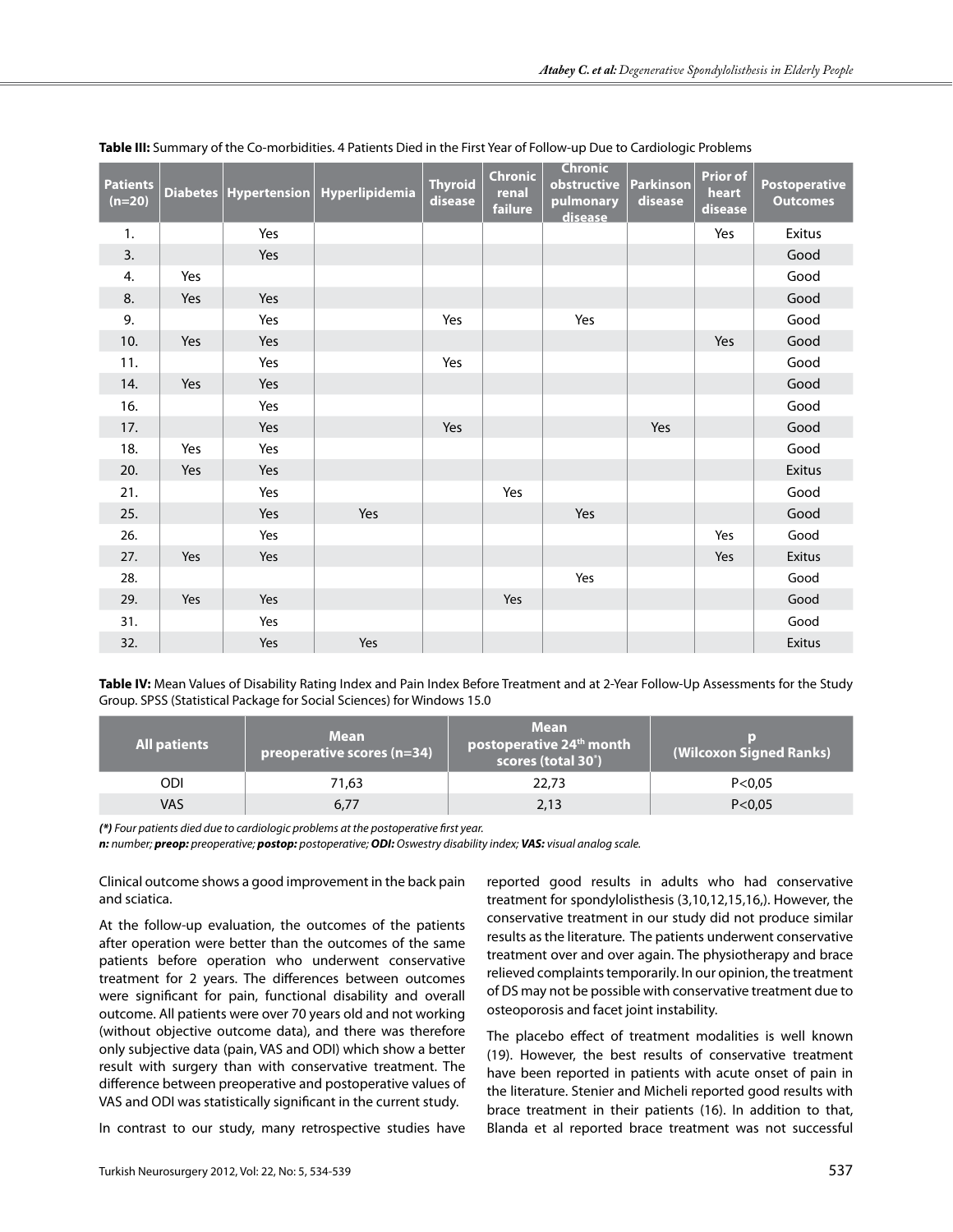for the spondylolisthesis (3). In the current study, we could not claim an optimal physiotherapy was performed but all patients used a brace at least for 2 months.

O'Sullivan reported that the patients with spondylolisthesis who underwent specially designed exercise training had good outcome (13). We could not standardize the physiotherapy. Hometowns of the patients were different cities and they underwent physiotherapy in different state hospitals. However, in the presented study, all patients underwent physiotherapy more than two years. After a silence period without pain and disability, their complaints recurred.

Surgery is a treatment modality of DS (7,20). Transpedicular fixation with or without fusion, decompressive surgery without fusion and etc. are various surgical techniques found in the literature (1,2,8,11). Some suggested good results (17) and some emphasized ineffective results and complications of surgery (5,6,8). In the presented study, the fact is that conservative treatment did not change the fate and all elderly patients over 70 years old underwent surgery.

Both preoperative and postoperative VAS used for quantification of pain and preoperative ODI has been shown to have the functional disability. VAS reflects relative rather than absolute disability. Patients were asked whether they would accept surgical treatment or not if they had known the outcome. In the current study, all patients compared their preoperative and postoperative pain scores. A few patients had residual pain after surgery. Iatrogenic neurological symptoms after spinal cord or spinal roots involvement, misguided screws, stress fractures and loosening of screws are the most dangerous reasons (5,6,9). In the current study, we could not find out any clue about the reason. But, that might be attributed to distraction of the spondylolisthesic level after instrumentation. So, reduction forces must be calculated carefully before the operation. Importance of experience in spondylolisthesis surgery is emphasized one more time.

# **CONCLUSION**

Although the conservative treatment is one of the chosen methods for therapy, patients inevitably undergo surgery after sometime. Consequently, conventional decompressive laminectomy with foraminotomy and posterolateral fusion in situ with transpedicular instrumentation is necessary and reduces pain and recovers functional disability in elderly patients over 70 years old with DS.

#### **REFERENCES**

- 1. Anonymous: Diagnosis and Treatment of Degenerative Lumbar Spondylolisthesis, in Clinical Guidelines for Multidisciplinary Spine Care. Burr Ridge, IL: North American Spine Society, 2008
- 2. Audat ZM, Darwish FT, Al Barbarawi MM, Obaidat MM, Haddad WH, Bashaireh KM, Al-Aboosy IA: Surgical management of low grade isthmic spondylolisthesis; a randomized controlled study of the surgical fixation with and without reduction. Scoliosis 6: 14, 2011
- 3. Blanda J, Bethem D, Moats W, Lew M: Defects of pars interarticularis in athletes: A protocol for nonoperative treatment. J Spinal Disord 5:406-411, 1993
- 4. Cauchoix J, Benoist M, Chassaing V: Degenerative spondylolisthesis, its cause and effect. Clin Orthop Relat Res 115:122-129, 1976
- 5. Deyo RA, Mirza SK, Martin BI, Kreuter W, Goodman DC, Jarvik JG: Trends, major medical complications and charges associated with surgery for lumbar spinal stenosis in older adults. JAMA 303:1259-1265, 2010
- 6. Fehlings MG, Rabin D: Surgical complications in adult spondylolisthesis. J Neurosurg Spine 13:587-588, 2010
- 7. Fischgrund JS, Mackay M, Herkowitz HN, Brower R, Montgomery DM, Kurtz LT: Degenerative lumbar spondylolisthesis with spinal stenosis: A prospective randomized study comparing decompression laminectomy and arthrodesis with and without spinal instrumentation. Spine 22:2807-2812, 1997
- 8. Giudici F, Minoia L, Archetti M, Corriero AS, Zagra A: Longterm results of the direct repair of spondylolisthesis. Eur Spine J 20:115-120, 2011
- 9. Godlewski P, Twaróg Z, Mazurkiewicz T: Complications of transpedicular spine fixation and their causes. Ortop Traumatol Rehabil 6:222-226, 2004
- 10. Gramse RR, Sinaki M, Ilstrup D: Lumbar spondylolisthesis: A rational approach to conservative treatment. Mayo Clin Proc 55:681–686, 1980
- 11. Kleinstueck FS, Fekete TF, Mannion AF, Grob D, Porchet F, Mutter U, Jeszenszky D: To fuse or not to fuse in lumbar degenerative spondylolisthesis: Do baseline symptoms help provide the answer? Eur Spine J 21(2):268-275, 2012
- 12. Möller H, Hedlund R: Surgery versus Conservative management in adult isthmic spondylolisthesis. A prospective randomized study: Part I. Spine 25:1716-1721, 2000
- 13. O' Sullivan PB, Twomey LT, Allison GT: Evaluation of specific stabilizing exercise in the treatment of chronic low back pain with radiologic diagnosis of spondylolysis or spondylolisthesis. Spine 22:2959-2967, 1997
- 14. Rosenberg NJ: Degenerative spondylolisthesis: Predisposing factors. J Bone Joint Surg Am 57:467-474, 1975
- 15. Sinaki M, Lutness MP, Ilstrup DM, Chu CP, Gramse R: Lumbar spondylolisthesis: Retrospective comparison and three-year follow-up of two conservative treatment programs. Arch Phys Med Rehabil 70:594–598, 1989
- 16. Steiner ME, Micheli LJ: Treatment of symptomatic spondylolysis and spondylolisthesis with modified Boston brace. Spine 10:937-943, 1985
- 17. Thomsen K, Cristensen FB, Eiskjaer SP, Hansen ES, Fruensgaard S, Bünger CE: The effect of pedicle screw instrumentation on functional outcome and fusion rates in posterolateral fusion: A prospective randomized clinical study. Spine 22:2813-2822, 1997
- 18. Turner JA, Ersek M, Herron L, Haselkorn J, Kent D, Ciol MA, Deyo R: Patient outcomes after lumbar spinal fusions. JAMA 268(7):907-911, 1992